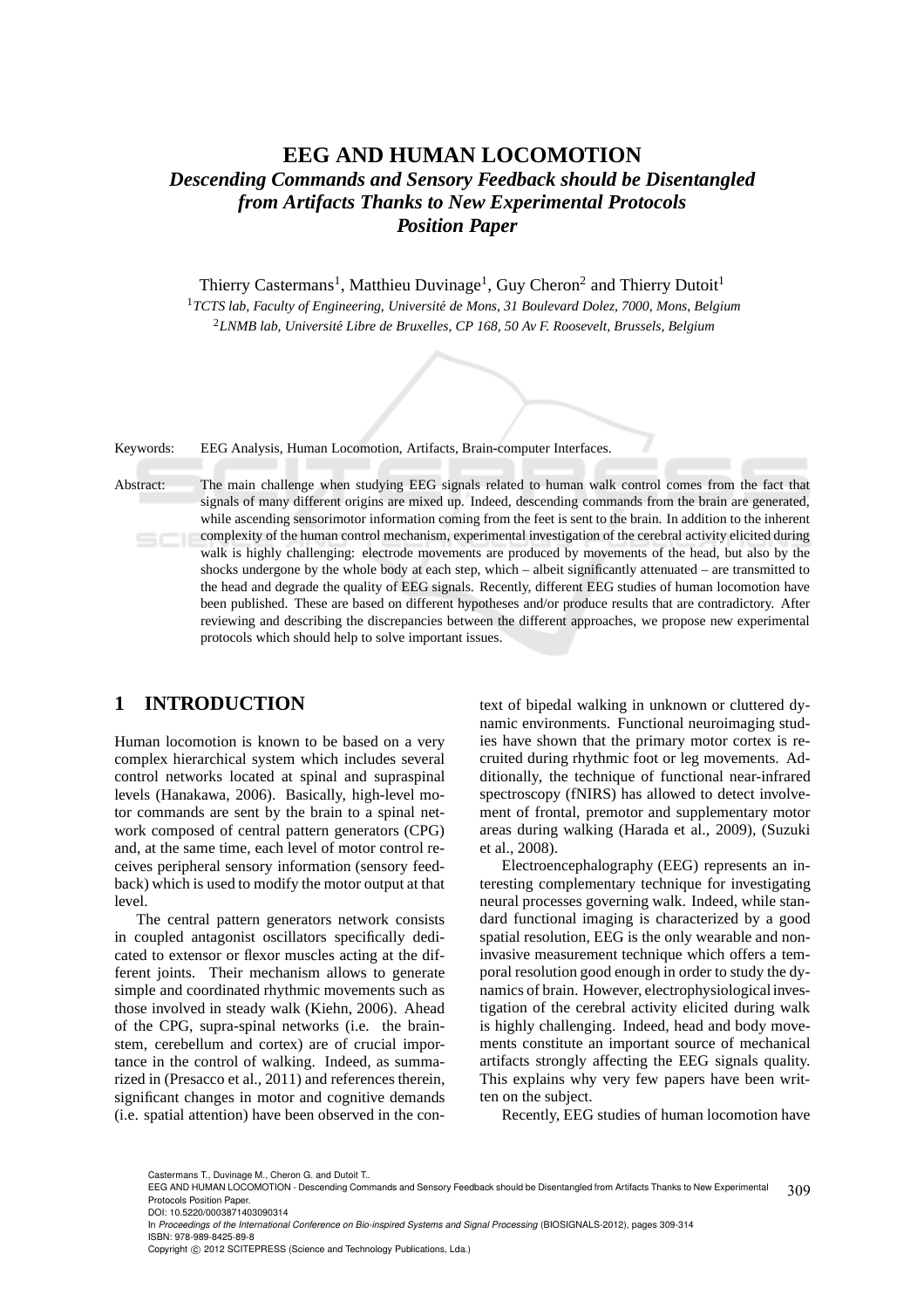been undertaken but give incompatible results. In this context, the objective of this paper is twofold: (1) review and discuss the new available results, emphasizing contradictory aspects as well as discrepancies with independent experimental results; (2) propose new experimental protocols to resolve the ambiguities.

## **2 EEG STUDIES OF HUMAN LOCOMOTION**

### **2.1 Static vs Dynamic Approaches**

EEG signals are by essence noisy and difficult to measure (a few microvolts only). This is due to the fact that each EEG scalp electrode is only able to measure the combination (superposition) of the electrical potentials generated by thousands of neurons, which are weakened and smeared by the volume conduction effect of the skull (Nunez et al., 1997). Moreover, EEG signals may be affected by different kinds of artifacts generated either by extracerebral physiological activity (blinks, eye movements, muscle or cardiac activity), by interference with power line, or by recording electrodes and equipment. On top of this, typical artifacts related to gait further degrade EEG signals quality when the measurements are made in ambulatory conditions (see for instance (Castermans et al., 2011) for a review). The combination of these multiple effects renders EEG study of human locomotion extremely complex.

Consequently, the main strategy generally used to overcome these experimental difficulties consists in focusing on simplified foot or leg movements which imply common cerebral processes with gait. In these experimental protocols, subjects are mainly static and produce only limited lower limb movements. A strong advantage of this approach is of course that motion artifacts are drastically limited. In this case, however, the full neural activity related to walk is not available and, for instance, cerebral processes involved in posture and balance control are missing. Recording EEG signals of subjects walking on a treadmill include of course all these aspects but then requires a powerful analysis technique to discriminate the different artifact contributions from the real cortical signal. Analysis results of these two approaches, *static* on the one hand and *dynamic* on the other hand, are reviewed hereinafter.

### **2.2 Electrocortical Potentials related to Lower Limb Activation in Static Condition**

The cortical activity associated to bilateral anti-phase and in-phase rhythmic foot movements produced by subjects sitting on a chair was investigated in (Raethjen et al., 2008). In this study, the authors found significant corticomuscular coherence between EEG signals and the anterior tibial muscles, at the stepping frequencies in the central midline region, extending further to the frontal mesial area. During isometric cocontraction of the calf muscles, coherence appeared between 15 and 30 Hz, concentrated on the central midline area. This is the first study demonstrating that there exists a representation of rhythmic foot motor patterns in the cortex, transmitted to the muscles and fed back to the cortex with delays compatible with fast corticospinal transmission, which may be important for gait control.

Assisted lower limb movements have also been investigated using electroencephalography (Wieser et al., 2010). In this study, subjects performed standardized, assisted stepping movements (i.e. mimicking walk) in an upright position, while being secured to a tilt table. Electrocortical sources associated to the movement-related potential were localized in the primary motor cortex, the premotor cortex, the supplementary motor cortex, the cingulate cortex, the primary somatosensory cortex and the somatosensory association cortex (i.e. in accordance with the findings of functional brain imagery). The authors demonstrated that a clear succession of activations and deactivations was present in the movementrelated potential, in direct relationship with specific phases of the gait-like leg movements. In particular, it was shown that cortical activity was the greatest during transition between flexion and extension of the legs and vice versa.

Given the obvious possibility to detect electrocortical potentials related to lower limb activation, two studies were undertaken in order to develop braincomputer interfaces (BCI) for motor augmentation.

In (Gwin and Ferris, 2011), it was shown that knee contractions could be distinguished from ankle contractions (subjects performed these exercises sitting on a bench) using an independent analysis mixture model applied on high-density EEG, without prior knowledge of the exercise. An inverse modeling approach indicated the presence of electrocortical current dipoles significantly different for the knee and ankle exercises. This finding is of course very promising for new applications in neurorehabilitation of gait and control of robotic lower-limb exoskeletons.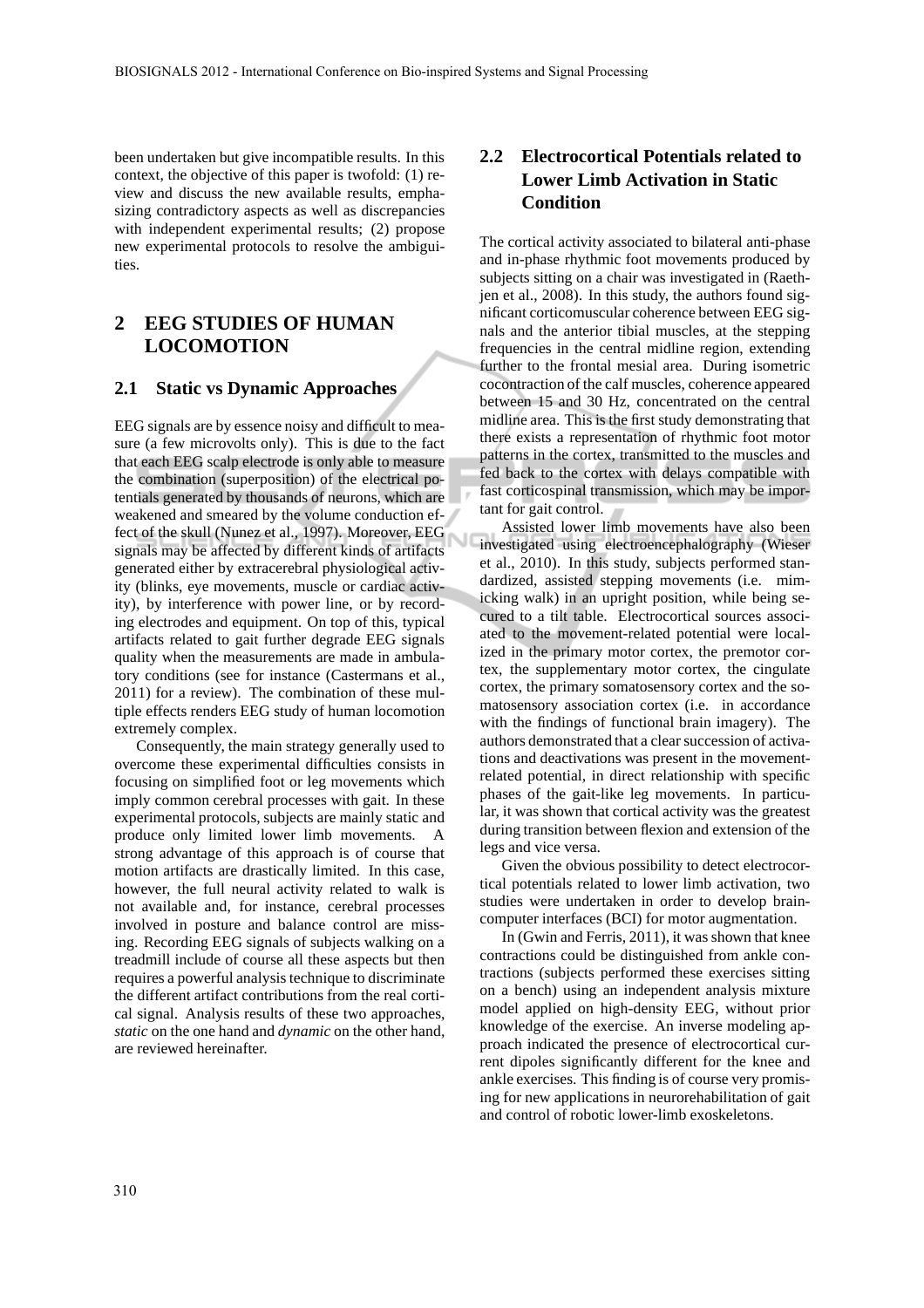In (Do et al., 2011), a non-invasive EEG-based BCI governing a functional electrical stimulation (FES) system for ankle movement is presented. In this application, healthy subjects perform repetitive foot dorsiflexions. EEG patterns underlying this action are detected in real time, and this information is subsequently used to trigger the FES of the tibialis anterior of the contralateral foot so as to achieve its dorsiflexion. In fact, the trigger (or non-trigger) information is given by a linear Bayesian classifier trained using a vector of spatio-spectral features which optimally discriminate the idling and dorsiflexion states. The authors state that analysis of subject-specific prediction models demonstrated that the EEG power changes in the  $\mu$ ,  $\beta$  and low  $\gamma$  bands observed over mid-central areas (i.e. electrode Cz) were the most informative features for classification. This likely corresponds to activity within the primary motor cortex's foot representation area and/or supplementary motor area (which is not surprising from a brain anatomy standpoint) and is in perfect agreement with prior studies (Neuper and Pfurtscheller, 1996), (Solis-Escalante et al., 2008).

## **2.3 Electrocortical Potentials related to Walk**

To our knowledge, two very recent studies addressed the dynamic approach of the problem (i.e. where subjects are really walking). The first analysis of EEG during walk on treadmill was published by (Gwin et al., 2011). By using a method based on independent component analysis (ICA) combined with an inverse modeling approach, the authors claimed they could discriminate electrocortical sources, muscle sources and other artifacts from the raw EEG signals. They found that cortical activity in the anterior cingulate, posterior parietal and sensorimotor cortex exhibited significant and smooth intra-stride changes in spectral power. More precisely, alpha and beta band spectral powers increased in or near the left/right sensorimotor and dorsal anterior cingulate cortex at the end of each stance phase (i.e. as the leading foot was contacting the ground and the trailing foot was pushing off). According to this study, power increases in the left/right sensorimotor cortex were more important for contralateral limb push-off (ipsilateral heel-strike) than for ipsilateral limb push-off (contralateral heelstrike). Finally, the authors reported evidence of intrastride high-gamma spectral power changes in anterior cingulate, posterior parietal and sensorimotor cortex.

In parallel, (Presacco et al., 2011) showed for the first time that the kinematics of the ankle, knee and hip joints during human treadmill walking can be inferred from EEG signals. Successful decoding of these signals was done basically by filtering them  $(0.1 - 2$  Hz) and passing them through a linear autoregressive model. According to this study, gait trajectories were inferred with accuracies comparable to those from neural decoders based on multiple single-unit activity recorded in non-human primates (Fitzsimmons et al., 2009). The results of this study indicate a high involvement of a frontoposterior cortical network in the control of walking and suggest that EEG signals can be used to study in real time the cortical dynamics of walking and to develop brain-machine interfaces aimed at restoring human gait function.

# **3 DISCUSSION**

### **3.1 About the Spatio-frequential Characteristics of the Detected Potentials JBLICATIONS**

The results produced by the different analyses presented in previous section are in some way contradictory. Table 1 summarizes the brain areas activated during walk (or gait-like exercises) as well as the frequency bands of interest, as reported by the different authors.

From the spatial point of view, all the studies found activations of the brain globally compatible with the primary motor cortex's foot representation area and/or supplementary motor area, except one. Surprisingly, (Presacco et al., 2011) report the activation of a complex, distributed and sparse cortical network, in which scalp areas over anterior, right lateral and right anterior-occipital scalp areas seem to equally contribute (at least to their decoding of the kinematics of the right leg, for subjects walking on a treadmill).

From the frequential point of view, spectral power variations were generally found from alpha to gamma bands but, astonishingly, a successful neural decoding of treadmill walk was realized by (Presacco et al., 2011) using EEG signals band-pass filtered between 0.1 and 2 Hz. This is particularly surprising, because it was shown in another study, conducted to assess EEG signal quality in motion environments (Kerick et al., 2009), that EEG spectra in the walking (or jogging) condition exhibit frequency peaks consistent with the fundamental stride frequency as well as its harmonics. The authors also state that motion artifacts affect signal integrity most prominently at low frequencies (i.e. the delta band) during steady walk. In their analysis protocol, (Presacco et al., 2011) do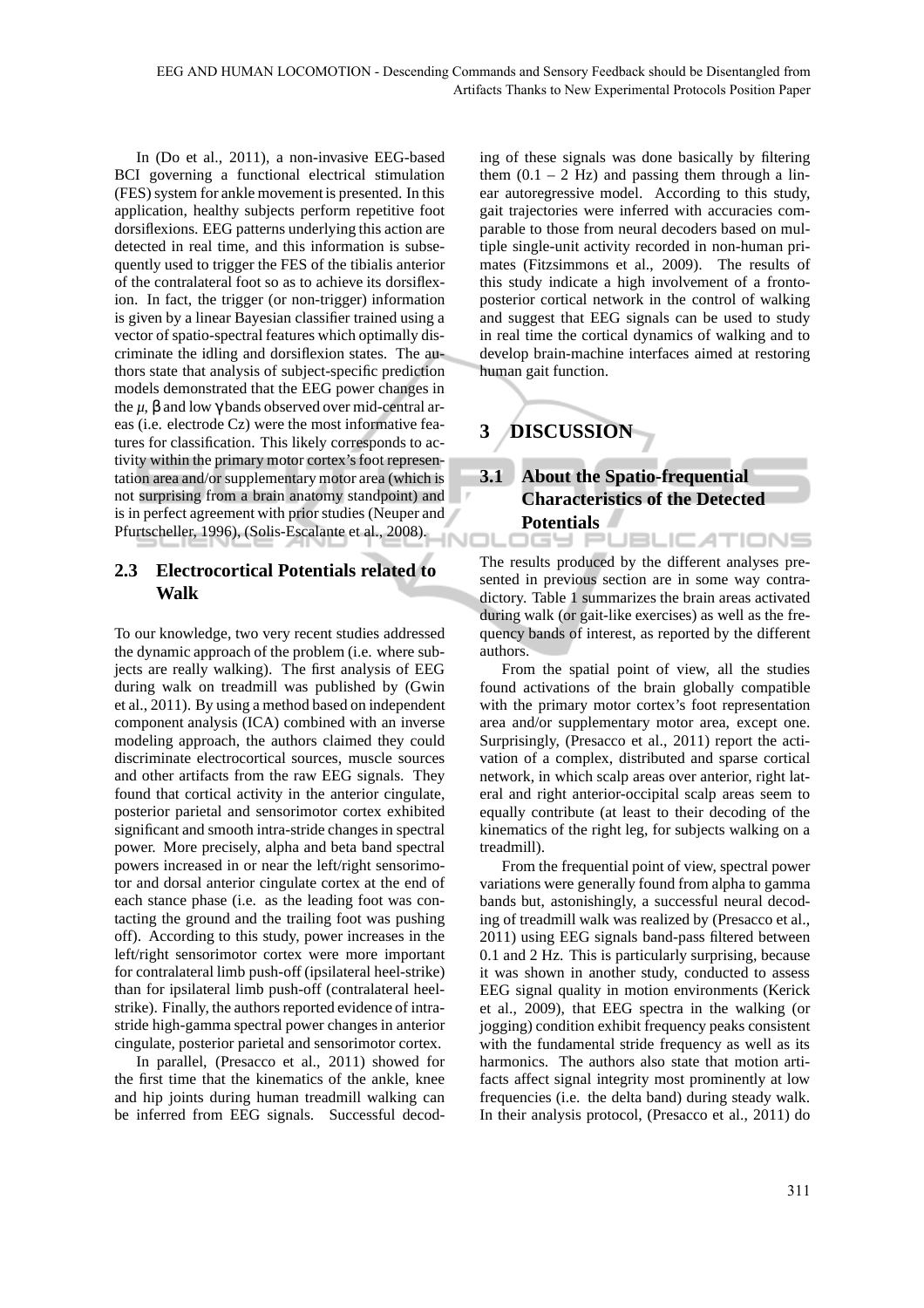| Table 1: EEG studies of human locomotion: a schematic view of recent results obtained with static and dynamic experimental |
|----------------------------------------------------------------------------------------------------------------------------|
| protocols. M1 is the primary motor cortex, PMC is the premotor cortex, SMA is the supplementary motor cortex, CC is the    |
| cingulate cortex, S1 is the primary somatosensory cortex and SA is the somatosensory association cortex.                   |

| Publication                        | Aim of the study              | Approach      | Activated brain areas                      | Frequency bands of interest             |
|------------------------------------|-------------------------------|---------------|--------------------------------------------|-----------------------------------------|
| Raethjen et al., $\overline{2008}$ | Rhythmic foot move-           | Static        | Central midline region                     | Stepping frequency<br>B<br>$+$          |
|                                    | ments                         |               | + frontal mesial area                      | band $(15 - 30 \text{ Hz})$             |
| Wieser et al., 2010                | lower-limb<br>Assisted        | <b>Static</b> | M1, PMC, SMA, CC,                          | No frequency analysis. Ac-              |
|                                    | movements                     |               | S <sub>1</sub> , S <sub>A</sub>            | tivations are directly related          |
|                                    |                               |               |                                            | to specific phases of the               |
|                                    |                               |               |                                            | gait-like movements                     |
| Do et al., 2011                    | <b>BCI</b> dedicated to a FES | <b>Static</b> | Mid-central areas (elec-                   | $\mu$ , $\beta$ and low- $\gamma$ bands |
|                                    | system for ankle move-        |               | $\text{trade } Cz$                         |                                         |
|                                    | ment                          |               |                                            |                                         |
| Gwin et al., 2011                  | during<br>activity<br>EEG     | Dynamic       | Anterior cingulate, pos-                   | $\alpha$ and $\beta$ bands + clear evi- |
|                                    | treadmill walking             |               | terior parietal and sen-                   | dence of high- $\gamma$ intra-stride    |
|                                    |                               |               | sorimotor cortex                           | spectral power changes                  |
| Presacco et al., 2011              | of<br>decoding<br>Neural      | Dynamic       | $\overline{\text{of}}$<br>Involvement<br>a | Delta band $(0.1 - 2 Hz)$               |
|                                    | treadmill walking from        |               | broad fronto-posterior                     |                                         |
|                                    | <b>EEG</b> signals            |               | cortical network                           |                                         |

not mention any pre-processing method aiming at either correcting or discriminating these motion artifacts from the real cortical signals. The only way for them to make the choice of this frequency band legitimate is the fact that good results are obtained and, moreover, other studies exploited the same portion of the EEG spectrum to decode upper limb movements. We strongly emphasize the fact that, in the latter studies, no motion artifacts due to gait are produced. Consequently, this might suggest that the decoding of kinematics of walk – *periodical* movement – on the basis of the EEG signals is done by (Presacco et al., 2011) with a linear autoregressive model exploiting the *periodical* motion artifacts present in the EEG recordings. This option is furthermore supported by the fact that no spectral information is given under 3 Hz in the study of (Gwin et al., 2010).

### **3.2 About the Origin of the Detected Signals**

Among all the works described in section 2, only (Raethjen et al., 2008) try to determine the origin of the information flux contained in the studied signals (descending commands from the brain or sensory feedback sent to the brain). This is done by computing time delays between EEG time series and electromyographic activity of the involved lower limb muscles by means of the "maximising coherence method" (Govindan et al., 2005). Actually, other studies presented in section 2 do not consider this aspect and give no indication on the direction of the brain-muscle interaction (i.e. if it is up-going or down-going). It is therefore unknown, for instance, if the intra-strides spectral power variations found by

(Gwin et al., 2010) are due to voluntary movements or sensory feedback (or a combination of both). The same question arises concerning the EEG decoding presented by (Presacco et al., 2011). Resolving this ambiguity is particularly crucial, though, for the development of gait rehabilitation systems. Indeed, if the information detected in the EEG signals is purely due to a sensory feedback of the gait-related movements, it would be unusable to drive any device, given that no valid *prediction* of a movement can be done exploiting sensory information *resulting* from it.

Most importantly, studying EEG signals in treadmill walking also requires the need to exclude gaitrelated artifacts. Only one study tackles this issue (Gwin et al., 2011). Using an ICA analysis coupled with an inverse solution approach, these authors claim that they could disentangle muscular contributions and other artifacts from real cortical signals. However, in a previous study, the very same authors (Gwin et al., 2010) clearly stated that:

"Unlike more spatially stationary artifacts in EEG signals arising from eye movements, scalp muscles, fMRI gradients, etc., which may be resolved by ICA decomposition into a subspace of one or more independent components, we found that gait-related movement artifact remained in many if not most of the independent components. This prevented us from removing only a small subset of components capturing the movement artifacts."

For this reason, they considered the removal of motion artifacts from EEG during walking and running on treadmill using an artifact template subtraction method. Such method allowed to enhance the detection of P300 potentials in ambulatory conditions. Nevertheless, the study of cerebral processes involved in human locomotion is not possible using a subtrac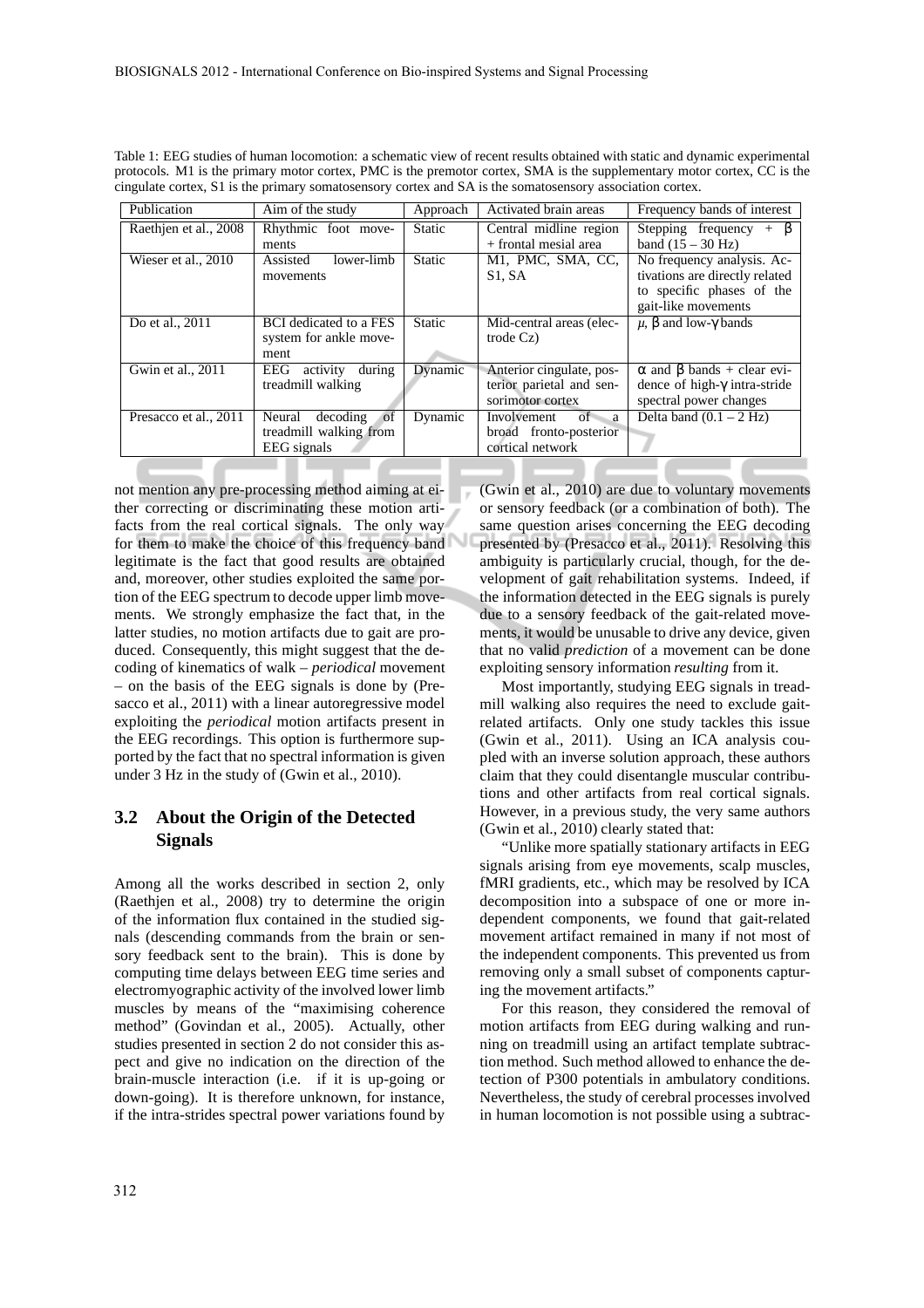EEG AND HUMAN LOCOMOTION - Descending Commands and Sensory Feedback should be Disentangled from Artifacts Thanks to New Experimental Protocols Position Paper



Figure 1: Gait event-related spectral perturbation (ERSP) plots showing average changes in spectral power during the stride cycle relative to the full gait cycle baseline for different brain areas (Figure from (Gwin et al., 2011)).

tion method, as it would undoubtedly remove interesting signal from the EEG recordings. For this reason, the authors used only the ICA approach to clean the EEG signals (Gwin et al., 2011). In this study, the issue of motion artifacts was completely eluded and no mention was made of any appropriate treatment to reject them. Thus, it can be doubted that the time-frequency analysis plots shown in that paper do not contain any motion artifact contribution (see Figure 1). Figure 2 shows, for instance, a time-frequency analysis of the signal of an accelerometer placed on the head of a subject walking at 1.67 m/s on a treadmill. Periodic power spectral changes over large frequency bands can be observed, in a similar way to the results obtained after ICA (see Figure 1) by (Gwin et al., 2011).

## **4 FUTURE WORK**

Several contradictory results coming from different recent EEG studies of human locomotion have been discussed. We have shown that the discrepancies concern the spatio-frequential characteristics of the detected potentials and that the presence of motion artifacts is not to be excluded in certain studies.

In this context, it seems necessary to define several experimental protocols in order to disentangle the different signals (are they associated to descending or ascending pathways, are they artifacts, . . . ).

First, we propose to characterize the descending brain commands which are involved in human walk control in a *static* approach (inspired by (Raethjen



Figure 2: Representative ERSP plot obtained with the output signal of an accelerometer placed on the head (thus undergoing the same shocks as the EEG electrodes) of a subject walking at 1.67 m/s on a treadmill. The horizontal axis is time (and not a percentage of gait cycle like in Figure 1) as no time-warping analysis was done. Reference time (t=0) corresponds to the left heel strike (LON) instant. The same alternating spectral power changes are also observed at other speeds.

et al., 2008)), in order to ensure absence of EEG mechanical artifacts. To this aim, the EEG signals of subjects sitting on a chair will be recorded. The subjects will then be asked to produce voluntary rhythmic foot movements, staying at the same tempo. The feet will not be in contact with the ground, to ensure a minimal sensorimotor feedback. Several tempos will be produced. We will also record EEG when the subject is sitting and not moving the feet, to define a baseline, necessary when using brain imagery tools like LORETA (Pascual-Marqui, 2002). To assess the presence (or absence) of mechanical artifacts, an accelerometer will be placed on his neck. A complete characterization of these data will then be realized, by analysing the event-related spectral perturbations (ERSP) combined with a time-warping transformation (Gwin et al., 2011), and by computing corticomuscular coherence and in particular delays between EEG and EMG time series (to assess the information flow direction).

Then, we will characterize EEG signals caused by somatosensory information coming from the feet of the subject when sitting (again, to prevent any mechanical artifacts). More precisely, the same experiment as above will be realized, with the feet in contact with ground, this time. By comparing the two states (contact/no contact), it will be possible to emphasize the contribution of sensory feedback. Alternatively, we intend to use special tactors to stimulate the feet, mimicking the sensation of walk and will study the properties of the EEG signals that are phase-locked with this stimulation.

Additionally, in order to characterize the motion artifacts contribution in an independent way, we pro